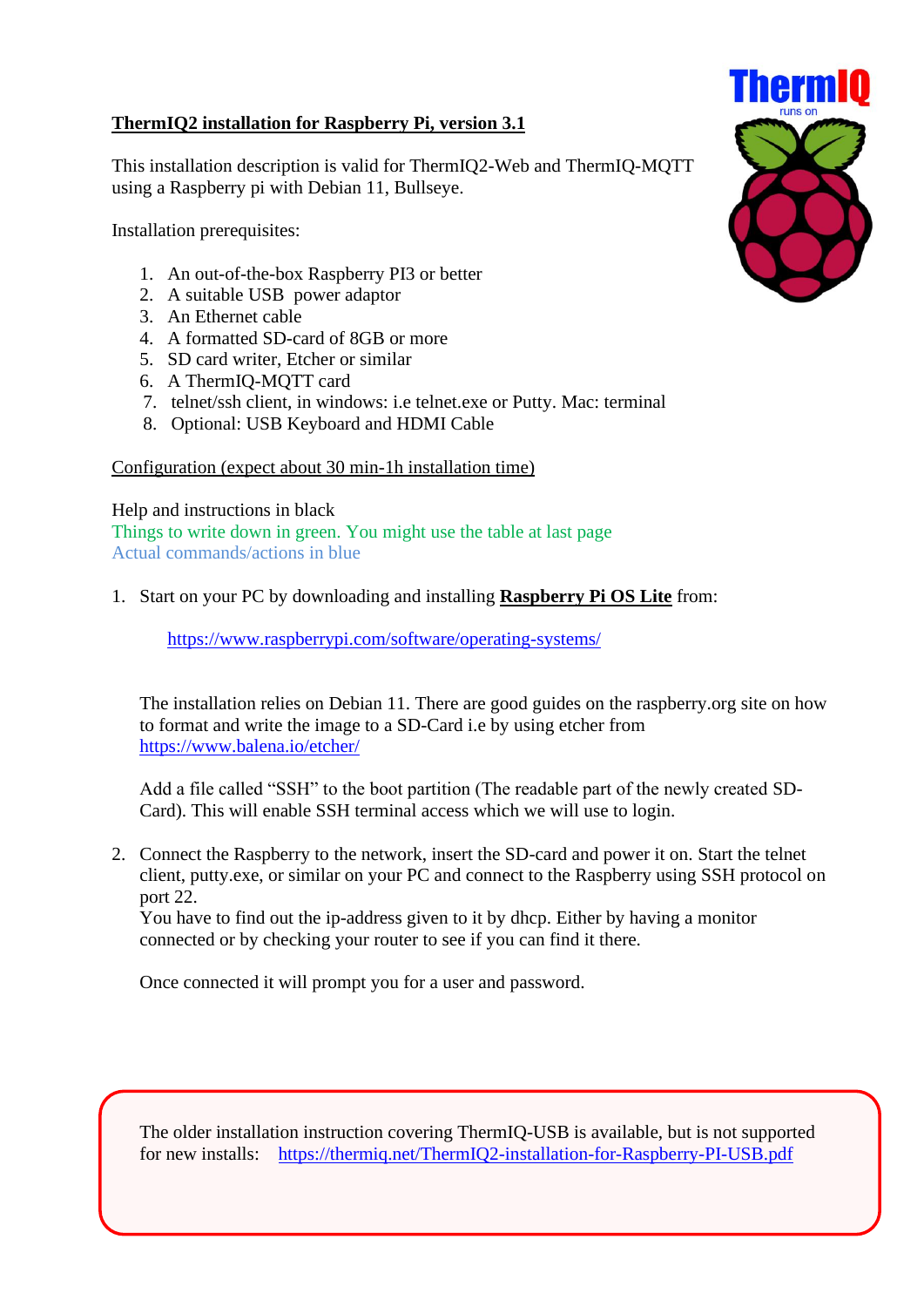**ThermIQ** 

3. Log in with

user: pi password: raspberry At the prompt type:

sudo raspi-config

In Raspi-config do (Meny layout differs slightly between releases):

1. Change user password  $\rightarrow$  Type a new password Write down password!

- 2. Localiztion Options
	- a. Change timezone
		- b. Adjust keyboard to match your setup
- 3. Advanced Options
	- a. Expand filesystem
- 4. Boot options (Boot to Console only, Do not enable auto-login)
	- a. -> Desktop /CLI -> Console
- 5. Optional, Change hostname now as rest of installation depends on it
	- a. -> Network Options->Change Hostname

Then Finish and reboot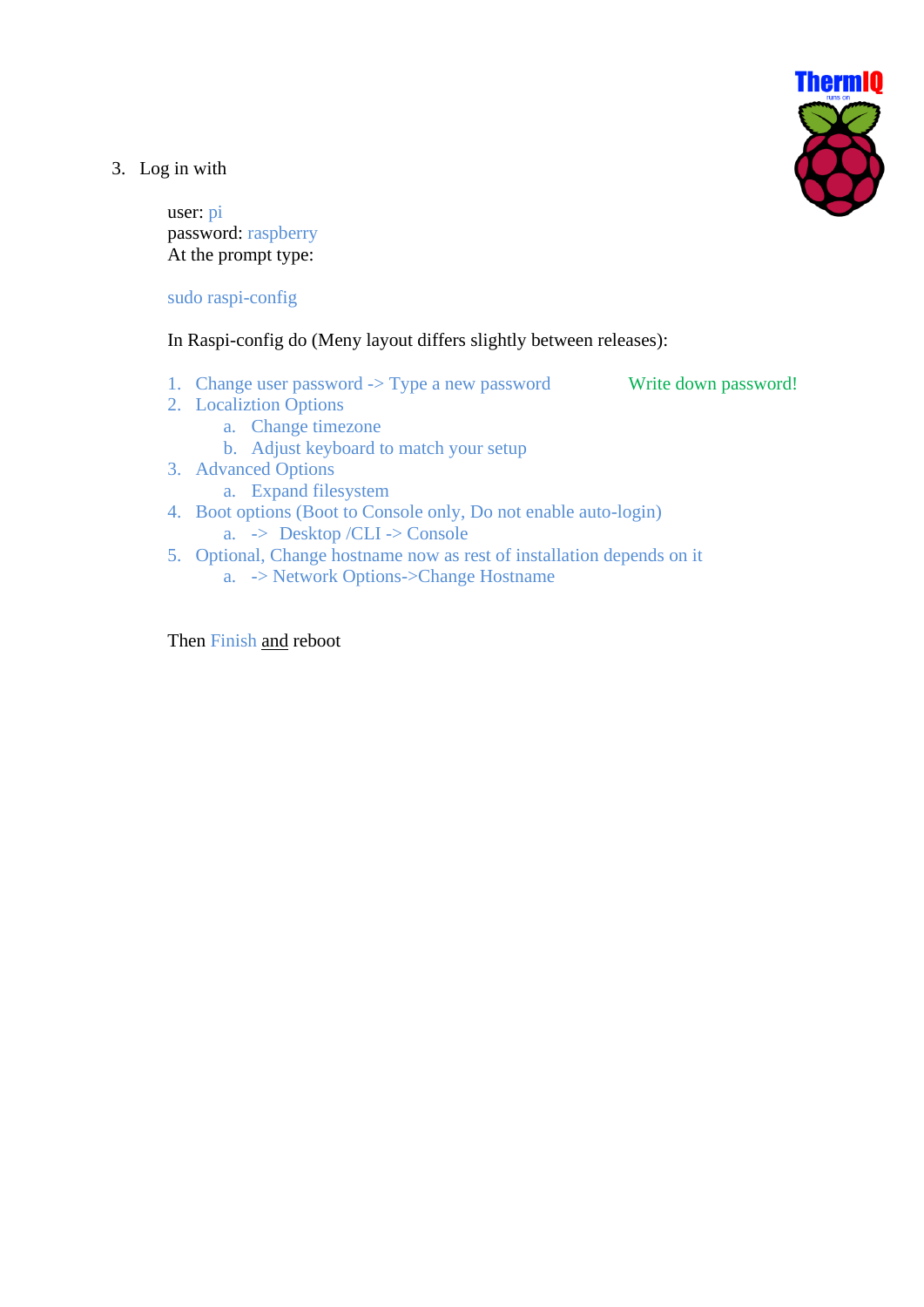

4. Now it's time to install the ThermIQ sw package and the mosquitto mqtt-server. The switch –mosquitto can be skiped if you already have an MQTT server.

Connect and login to the Raspberry with Telnet. Type: cd /tmp sudo rm setup script sudo wget http://www.thermiq.net/getThermIQ2.php?setup=raspberry\_mqtt -O setup\_script sudo chmod a+x setup\_script sudo ./setup\_script --mosquitto 2>&1 | sudo tee /var/thermiq\_install.log cd /etc/mosquitto sudo mosquitto\_passwd -c /etc/mosquitto/passwd thermiq and enter your mqtt password Write down mqtt pw

This will take a couple of minutes minutes. When done, Type: sudo reboot

## That's all setup needed on the Raspberry!

5. Open link: http://<your-ip-address>/install/install.php in a web-browser with the IP address from bullet 4. A page like this will open:

| S.<br>2<br>4<br>Download Thermit)<br>Main database<br>User database<br>tribal config.                                                                                                                                                                                    | Dropbox | <b>Secure installation</b> |
|--------------------------------------------------------------------------------------------------------------------------------------------------------------------------------------------------------------------------------------------------------------------------|---------|----------------------------|
| Configuration file                                                                                                                                                                                                                                                       |         |                            |
| c/kaimppropt/etc/Thermig_Windows.ini                                                                                                                                                                                                                                     |         |                            |
| Select database type                                                                                                                                                                                                                                                     |         |                            |
| Database type                                                                                                                                                                                                                                                            | sqine   |                            |
| STEP <sub>1</sub><br>Instructions<br>Check that the configuration file is found and then select which database type you want to use. Make sure all fields are green.<br>Solite should be used by default. Mysql requires an already running and configured mysql-server. |         |                            |
|                                                                                                                                                                                                                                                                          |         |                            |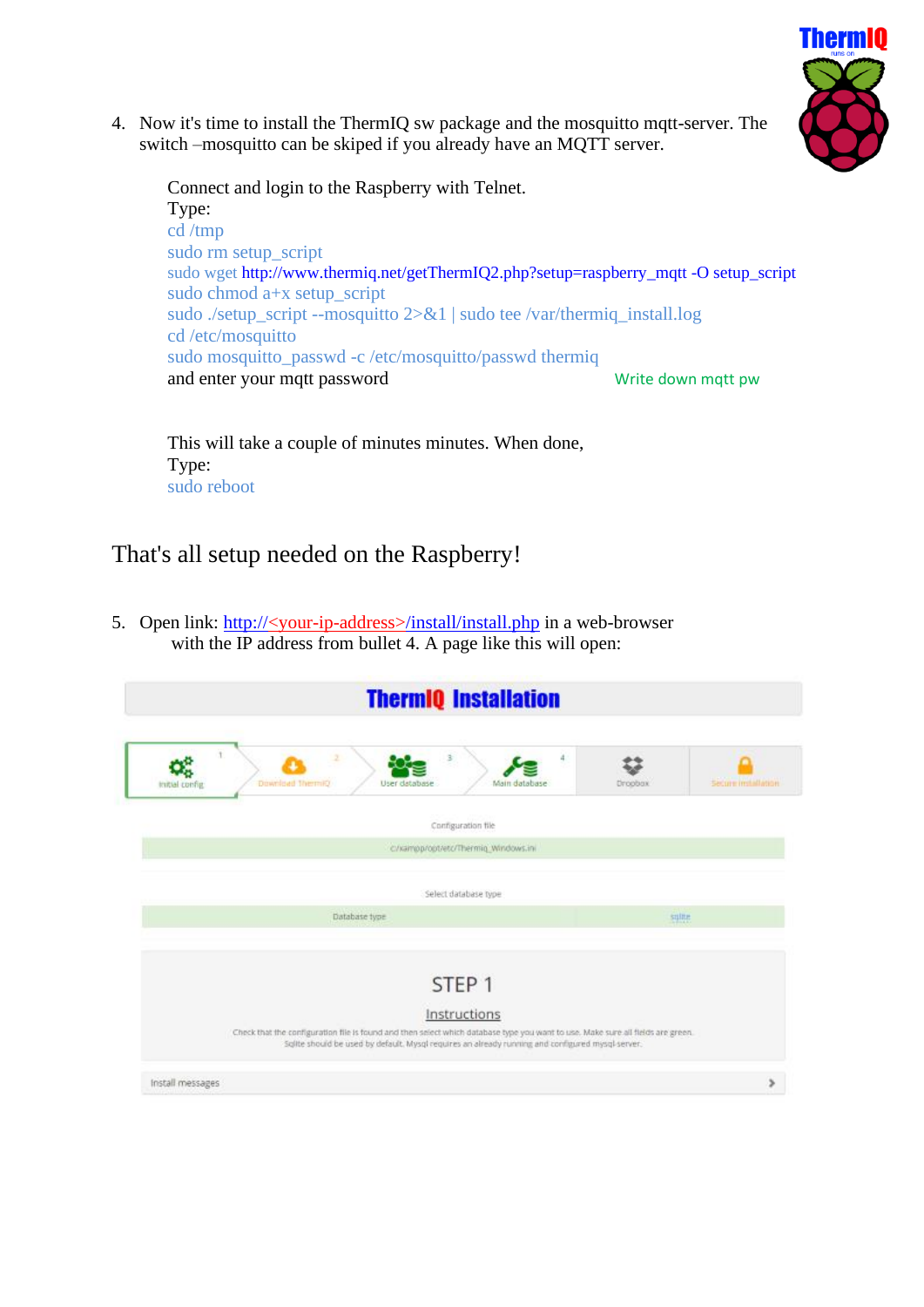Follow the steps 1-4 shown in the browser to complete the installation until all items are green, write down your data in the table below. Use "sqlite" as database type unless you already have a MySql database setup and know how to administrate it.

For MySQL you need to create to new databases, 'thermiq\_db' and 'thermiq\_userdb'

Each step will be enabled as the previous step is completed but a manual "reload" of the page is sometimes needed. Here you can also setup a Dropbox backup account and secure the installation page with a password.

| <b>Bullet</b> | <b>Step</b>                 | <b>Key</b>                   | <b>Value</b>         |
|---------------|-----------------------------|------------------------------|----------------------|
| 3             | ÷.                          | Raspberry username           | pi                   |
| 3             | ۰                           | Raspberry password           |                      |
|               |                             | <b>Raspberry IP-address</b>  |                      |
| 5             |                             | Mqtt user                    | thermig              |
|               |                             | Mqtt password                |                      |
| 5             |                             | <b>MQTT Public cert</b>      | /etc/mosquito/ca.crt |
| 6             | $\mathcal{D}_{\mathcal{L}}$ | Order email                  |                      |
| 6             | 2                           | License key                  |                      |
| 6             | 3                           | Administrator login name     |                      |
| 6             | 3                           | Administrator login password |                      |
| 6             | 6                           | <b>Installation username</b> |                      |
| 6             | 6                           | <b>Installation password</b> |                      |
|               |                             |                              |                      |
|               |                             |                              |                      |

6. Hardware Installation:

**ThermIQ-MQTT:** Configure and connect your ThermIQ-MQTT card according to these instructions: [https://thermiq.net/ThermIQ\\_MQTT\\_Installation.pdf](https://thermiq.net/ThermIQ_MQTT_Installation.pdf)

- 7. Open link: http://<your-ip-address>/ in a web-browser with the IP address from step 4 Login with:
	- a. User: as given during Bullet 6, Step 3
	- b. Password: as given during Bullet 6, Step 3
	- c. Check the different settings in the right corner drop down menu
	- d. Select "Poller settings" and configure what device to collect data from. - Select ThermIQ\_MQTT

e. Select "Widget settings" and enable the widgets you want to see on the home page

Done<sup>(C)</sup>